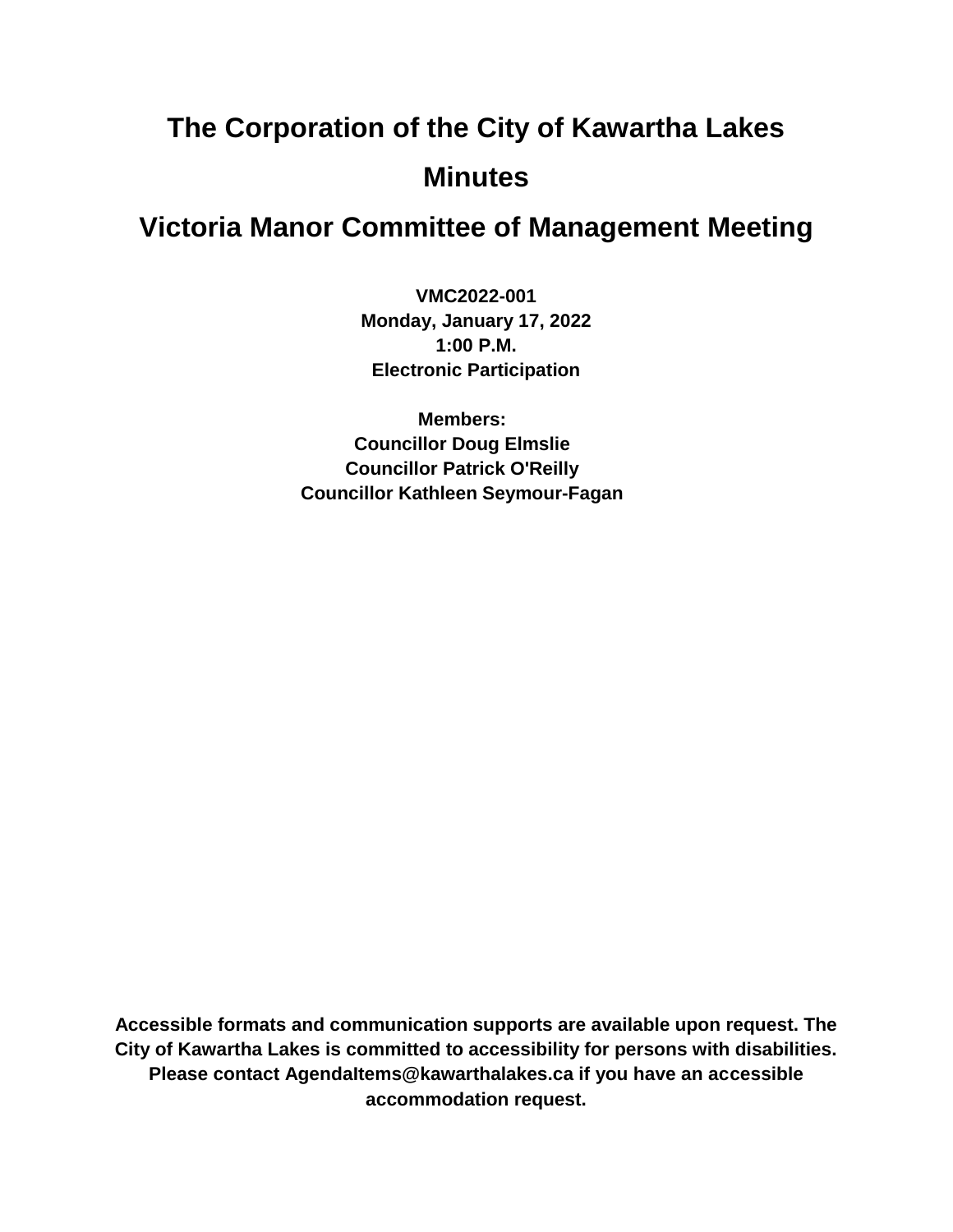#### **1. Call to Order**

Councillor Elmslie called the meeting to order at 1:00 p.m. Councillors P. O'Reilly and K. Seymour-Fagan were in attendance.

Executive Director Pamela Kulas, Director Rod Sutherland, Executive Assistant Holly Russett and Sienna Senior Living VP Operations and Long-Term Care Jennifer Powley were also in attendance.

#### **2. Adoption of Agenda**

#### **VMCM2022-001**

**Moved By** Councillor Seymour-Fagan **Seconded By** Councillor O'Reilly

**Resolved That** the agenda be adopted as circulated.

#### **Carried**

#### **3. Disclosures of Pecuniary Interest**

There were no declarations of pecuniary interest disclosed.

#### **4. Deputations and Presentations**

None

#### **5. Approval of the Minutes of the Previous Meeting**

#### **VMCM2022-002**

**Moved By** Councillor O'Reilly **Seconded By** Councillor Seymour-Fagan

**Resolved That** the minutes of the Victoria Manor Committee of Management meeting held on November 15, 2021, be adopted as circulated.

#### **Carried**

#### **6. Business Arising from Previous Meetings**

None

#### **7. Correspondence**

None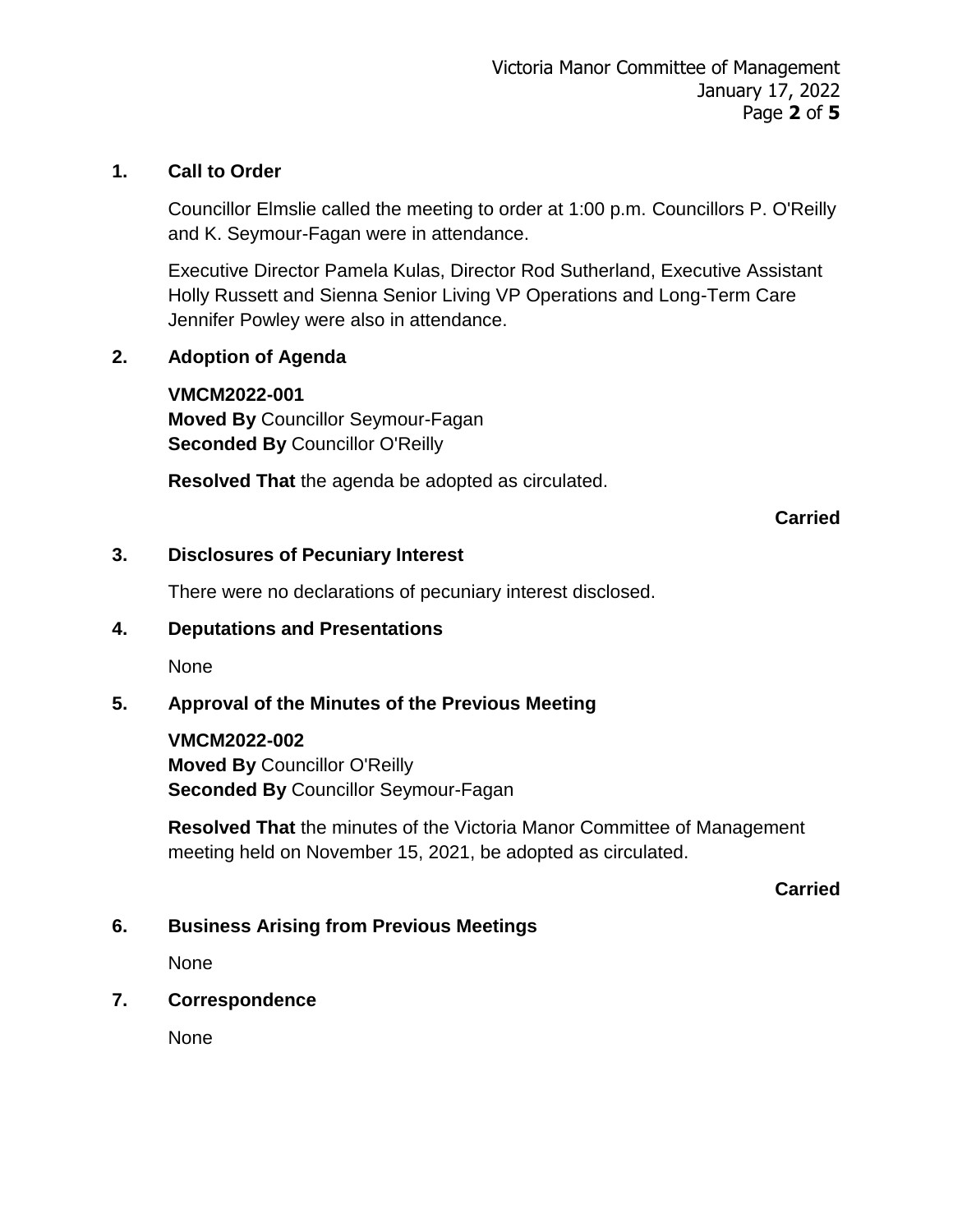#### **8. Reports**

8.1 Victoria Manor Operations Report to Committee of Management, November and December 2021

**VMCM2022-003 Moved By** Councillor Seymour-Fagan **Seconded By** Councillor O'Reilly

**Resolved That** the Victoria Manor Operations Report to Committee of Management, November and December 2021, provided by Sienna Senior Living, be received for information.

#### **Carried**

8.2 VMC2022-01 2021 Victoria Manor Resident Satisfaction Survey Report

#### **VMCM2022-004**

**Moved By** Councillor O'Reilly **Seconded By** Councillor Seymour-Fagan

**Resolved That** Report VMC2022-01, "2021 Victoria Manor Resident Satisfaction Survey", be received.

#### **Carried**

8.3 VMC2022-02 2021 Victoria Manor Family Satisfaction Survey Report

#### **VMCM2022-005**

**Moved By** Councillor Seymour-Fagan **Seconded By** Councillor O'Reilly

**Resolved That** Report VMC2022-02, "2021 Victoria Manor Family Satisfaction Survey", be received.

#### **Carried**

#### **9. Closed Session**

**VMCM2022-006 Moved By** Councillor O'Reilly **Seconded By** Councillor Seymour-Fagan

**Resolved That** the Victoria Manor Committee of Management convene into closed session in order to consider matters on the Monday, January 17, 2022 Closed Session Agenda and that are permitted to be discussed in a session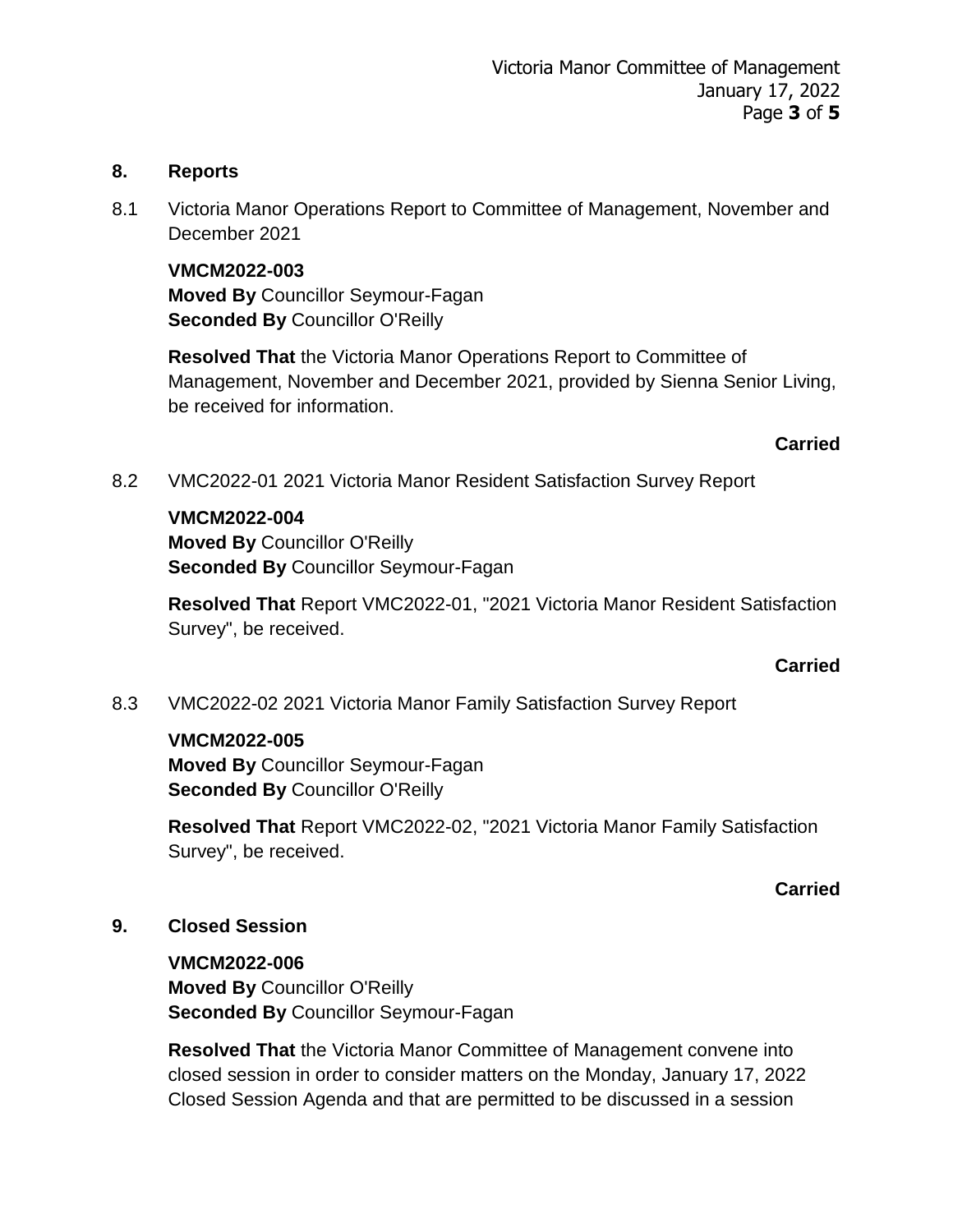closed to the public pursuant to Section 239(2)(b)(d)(g) of the Municipal Act, S.O. 2001. S.25

#### **Carried**

#### **10. Matters from Closed Session**

None

#### **11. Other New Business**

11.1 Operational Verbal Update - Pam Kulas

The Director of Care has tendered their resignation for January 26, 2022. Recruitment process will begin immediately. An Associate Director of Care position is currently posted that will focus on infection control.

Outbreak updates - four residents have tested positive for COVID19, two cases have resolved. As of today, nineteen team members are affected, nine cases have resolved.

Staffing continues to be a challenge. With residents staying in their rooms and meal service to rooms, team members are managing. Residents are able to choose meal preferences to get what they want at point of service and are receiving hot meals and hot tea/coffee.

Family communication is continuing twice a week through email and a town hall was held last week with 42 families participating. Family Council is extremely active at this time, writing letters to the Provincial Government and the local Public Health Unit to support the removal of residents from isolation, with 96% of residents and 62% team members third dose vaccinated.

There has been two team member vaccination clinics held at the home.

Vaccination policy has been revised, team members must be fully vaccinated by January 28th or provide proof third dose is scheduled before March 14th. Team members not third dose vaccinated by March 14th will be placed on a temporary leave of absence with a record of employment issued through infectious disease leave.

In terms of supplies - Public Health directed on January 11th the distribution of N95 masks to every team member - we had the adequate supply in house and every team member had been tested prior and new team members (in the last few months) were tested before meal service that day. Sienna is distributing the N95 as needed. All other supplies are good in our inventory.

Continued testing over the last two months twice a week, now testing is completed every shift of each team member.